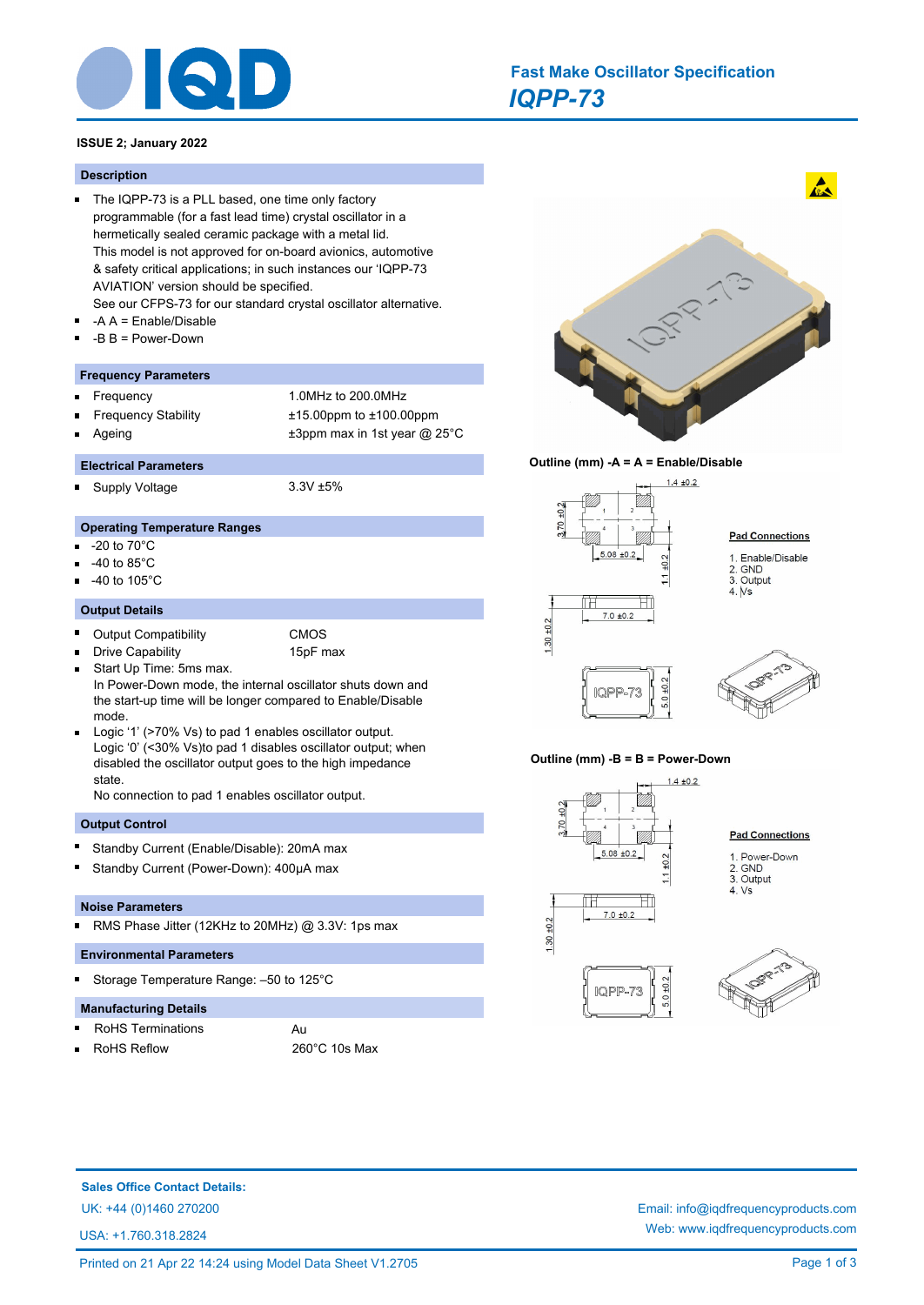

## **Ordering Information**

 $\blacksquare$ 

 $\blacksquare$ 

 $\blacksquare$ 

Frequency\* Model\* -A = Enable/Disable or -B = Power-Down Output Compatibility Frequency Stability (over operating temperature range)\* Operating Temperature Range\* Supply Voltage Example 20.0MHz IQPP-73-A CMOS ±50ppm –40 to 85C 3.3V

## **Compliance**

- RoHS Status (2015/863/EU) Compliant  $\blacksquare$
- $\blacksquare$

REACh Status **Compliant** MSL Rating (JDEC-STD-033): Not Applicable

## **Packaging Details**

- $\blacksquare$ Pack Style: Reel Tape & reel in accordance with EIA-481-D Pack Size: 1,000
- Pack Style: Cutt In tape, cut from a reel  $\blacksquare$ Pack Size: 100

### **Solder Pad Layout Test Circuit**



To ensure optimal oscillator performance, place a by-pass capacitor of 0.1µF as close to the part as possible between Vdd & GND pads

#### **Wave Form**



**Sales Office Contact Details:**

USA: +1.760.318.2824





UK: +44 (0)1460 270200 Email: info@iqdfrequencyproducts.com Web: www.iqdfrequencyproducts.com